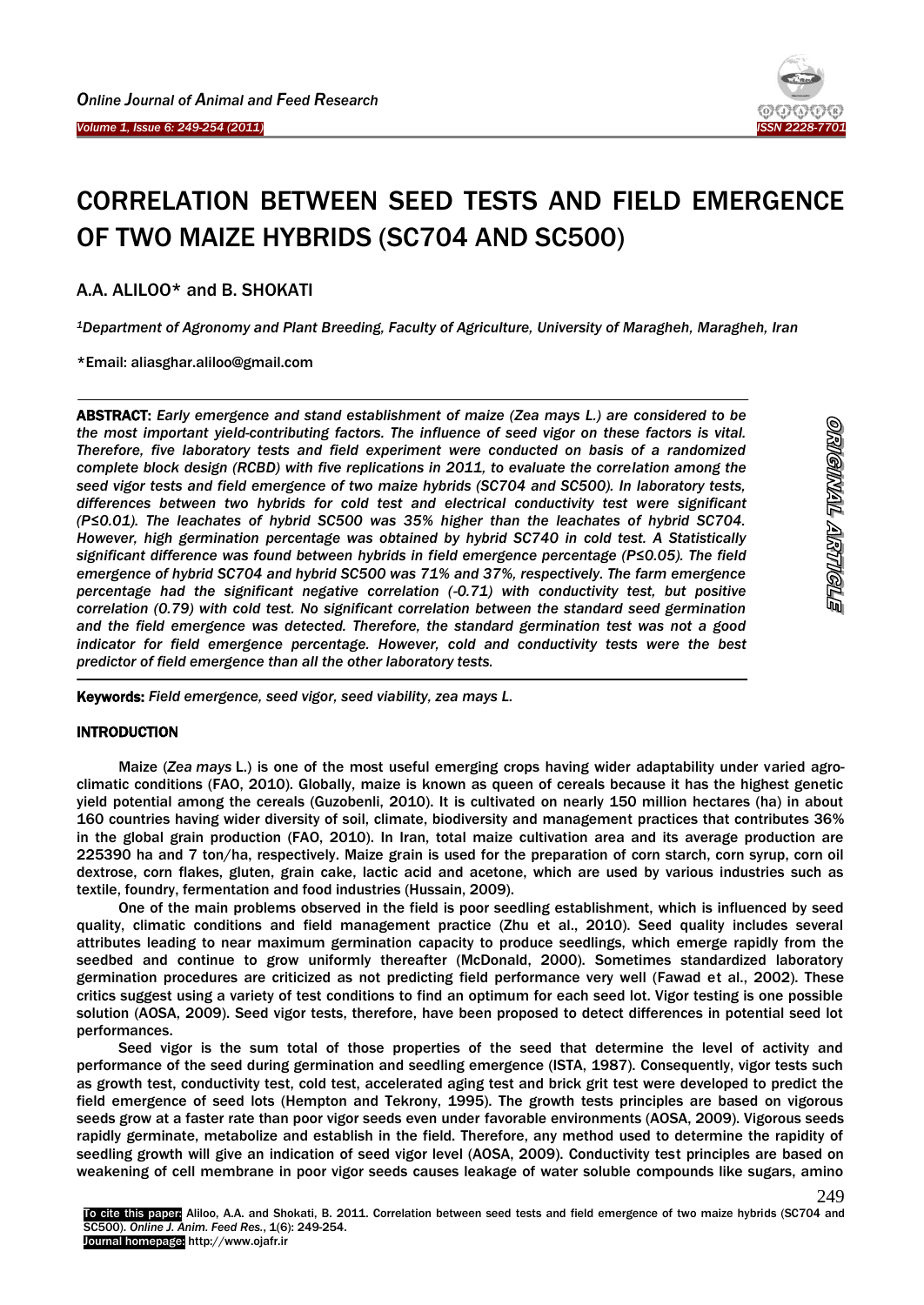acids, electrolytes and etc. when immersed in water (AOSA, 2002). On the other hand fresh seeds having intact membrane leach less quantity of these chemical. The measurement of electrical conductivity of the leachate by a good and sensitive conductivity meter gives an accurate estimation of membrane permeability. The EC has been positively correlated with the emergence percentage of peas and broad beans (Panobianco et al., 2007). The cold test has been developed in USA to evaluate the seed vigor of maize. According to Wotza and Tekrony (2001) germination results obtained with applied cold test represent the most precise indicators of maize germination in the field. The test aims to differentiate between weak and vigorous seed lots by subjecting them to low temperatures prior to germination at optimum temperature. Accelerated ageing test has been developed for determining the storage potential of seed lots (Munamava et al., 2004). Studies of Leeks (2006) relating to seeds of Brassica (B. *rapa × campestris*, B. *campestris*, B. *napus*, B. *oleraceae* var. *alboglabra* L and B. *rapa* var. pekinensis) revealed that a high correlation between germination obtained by using accelerated aging and field emergence existed. The brick grit test is also known as the Hiltner test for detecting seed-borne Fusarium infection in cereals (Miloević et al., 2010).

The general strategy of determining seed vigor is to measure some aspects of seed deterioration or weaknesses, which is inversely proportional to seed vigor (Elias and Copeland, 1997). High vigor seed lots may improve crop yield in two ways: firstly, because the seedling emergence from the seedbed is rapid and uniform and the resultant plants are vigorous, and secondly because the percentage seedling emergence is high, the optimum plant population density can be achieved under a wide range of environmental conditions (Ghassemi-Golezani, 2008).

The objectives of this research were to predict field emergence of maize seed lots using several laboratory seed germination and seed vigor tests using correlation coefficients.

## MATERIAL AND METHODS

The field and laboratory experiments were conducted in University of Maragheh, Iran to evaluation of relation between the seed vigor tests and field emergence of two maize hybrids (SC704 and SC500). All laboratory and field experiments were conducted on basis of Randomized Complete Block Design (RCBD) with five replications. The seeds with same size, weight and age were selected for eliminating of their effects on seed vigor. Seeds were disinfected by 1% Hypochlorite sodium for 10 minutes and then rinsed with distilled water three times before tests.

The following laboratory tests were conducted along the field experiment:

#### 1. Conductivity test

A seed sample of 5 gram was weighted and surface sterilized with 0.1% Hypochlorite sodium for 10 minutes. The sample was washed thoroughly in distilled water. The clean seeds were immersed in 100 ml of water at 25+1°C temperature for 24 hours. After this the seeds were removed. The electrical conductivity of distilled water was measured in a beaker. The electrode was then cleaned with a tissue paper and conductance of the leachate was read. The electrode was thoroughly washed using a wash bottle and wiped with a clean tissue paper before reusing. To get the EC of leachate the reading of distilled water was subtracted from the sample reading. The reading was expressed as mmhos/cm/g of seed.

## 2. Cold test

After grinding and properly sieving the soil was filled in tray upto2 cm depth. Fifty seeds were placed over the sand and covered with another 2 cm thick layer of soil. The soil was compacted and enough water was added to make the soil about 70% of its water holding capacity. Water temperature should be l0°C after watering; the trays were covered with polythene bags and placed in the refrigerator maintained at 10°Ctemperature for one week. After one week the trays were removed and placed in the germinator at 25°C. The seedlings emerged after 4 days were counted.

#### 3. Accelerated ageing test

One hundred seeds each in five replications were tied in a fine muslin cloth. The tied seeds were placed in jar on a wire mesh. The lower part of the jar was filled with water. There should not be a direct contact between water and the seeds. The jar was covered with the lid and sealed with paraffin wax to make it air tight. The jar was then placed in the accelerated aging chamber maintained at 45+2°C for 5 days. The jar was removed after this period and the seeds were cooled in a desiccator. The seeds were then tested in a normal germination test.

#### 4. Brick grit test

In this test, seeds were planted on sand and covered with 3 cm of damp brick grit, then germinated in darkness at room temperature for 10 days. The percentage of normal seedlings from this test is considered to be an indication of the vigor level.

#### 5. Laboratory germination, seedling growth and mean germination time (MGT):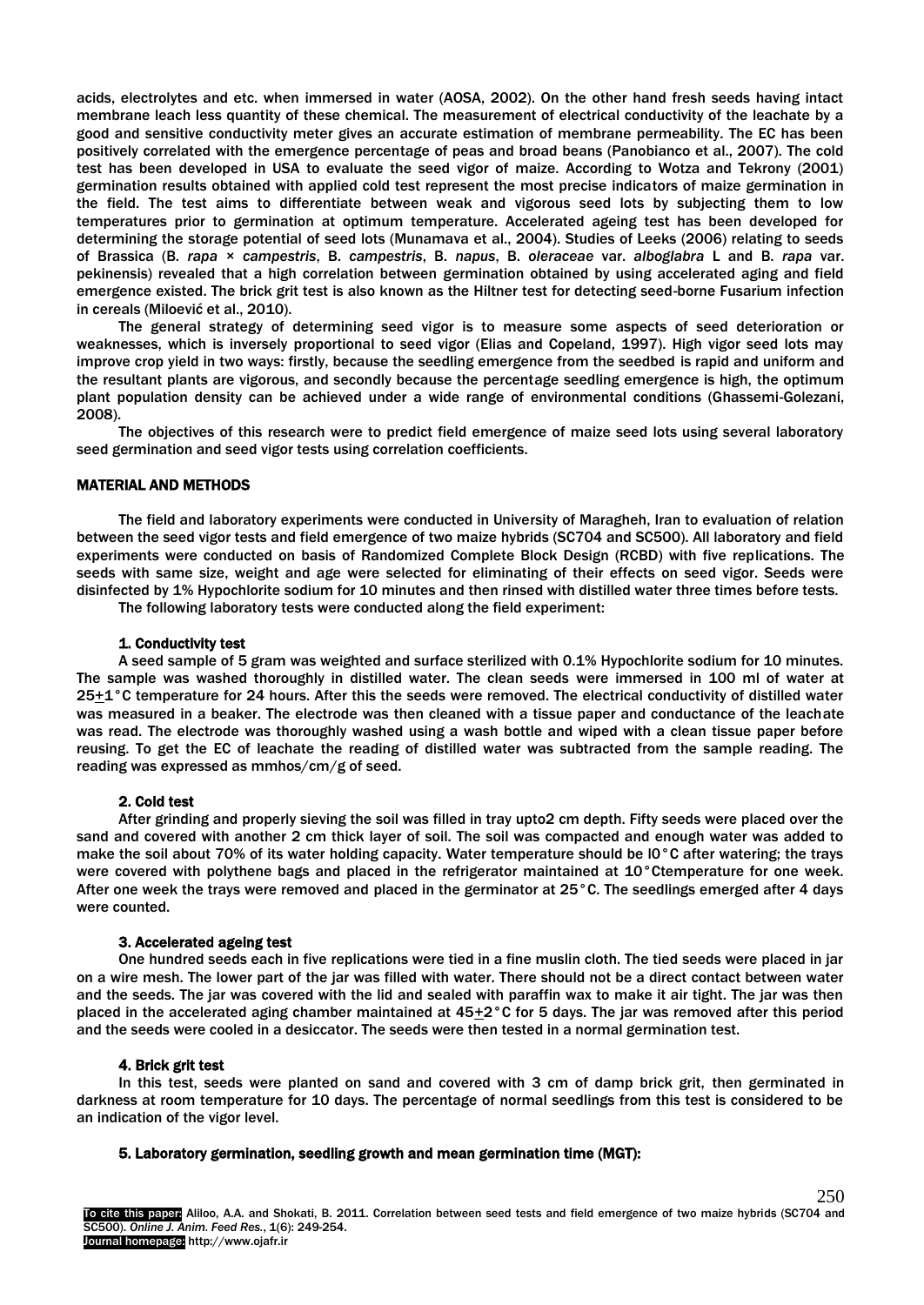Five replicates of 50 seeds were germinated between double layered rolled germination papers. The rolled paper with seeds was put into plastic bags to avoid moisture loss. Seeds were allowed to germinate at 20±1°C in the dark for 21 days. Germination was considered to have occurred when the radicles were 2 mm long. Germinated seeds were recorded every 24 h for 21 days. Mean germination time (MGT) was calculated to assess the rate of germination.  $MGT = \sum (D*N) / \sum N$  R=1/MGT [eq. 1]

Where N is the number of seeds germinated on day, D is the number of days counted from the beginning of the test and is mean germination rate. The seedlings with short, thick and spiral formed hypocotyls and stunted primary root were considered as abnormally germinated. At the end of germination test (21 days), radicles and shoots were cut from the cotyledons and then dried in an oven at 75±2°C for 24 hours. The dried radicles and shoots were weighed to the nearest milligram and the mean radicle and shoot dry weight and consequently mean seedling dry weight were determined.

#### Field experiments

Field emergence evaluation studies using the same seed lots used in laboratory experiments were conducted at the Maragheh University Campus (37° 22' N, 46° 15' E, elevation 1275m) field station. Two maize hybrids with five replications were conducted using a randomized complete block design. The field was fallow during the previous year, and no plant residues were present. The field was tilled by shovel and seed bed was well prepared before planting. No chemical fertilizer was applied because the only seedling emergence was under consideration. Early season rainfalls were sufficient for the plant emergence. Each plot consisted of 10 rows of 20 seeds, planted 0.25 m apart and 0.04 m deep. Emergence (when green leaf could be seen inside coleoptiles) was recorded at 24±1 h intervals and continued until no further emergence occurred. In the notations used for field studies, G (germination) was replaced by E (emergence).

Correlations among measured laboratory germination parameters and emergence variables were calculated using PROC CORR procedure of SAS.

## RESULTS

The T-test analysis of laboratory seed tests showed that there were no meaningful differences between two hybrids for MGT (mean germination test), BGT (brick grit test), AAT (accelerating aging test), GT (germination test) and other seedling growth parameters but the germination and emergence percentage of two hybrids for EC (electrical conductivity test) and CT (cold test) tests were significant (Table 1). According to Table 1, the leachates of hybrid SC500 was 182.4 (mmhos/cm/g of seed) that this value was 35 percentage more than the leachates for hybrid SC704.

We found a statistically significant difference between two hybrids in field emergence percentage (Table 1). The results showed that the field emergence of hybrid SC704 with 71 percentage was greater than those the hybrid SC500.

| Table 1 - Means comparison of seed vigor tests, germination test and seedling parameters                                                                          |            |              |            |       |                                                                |           |       |      |           |       |            |             |             |
|-------------------------------------------------------------------------------------------------------------------------------------------------------------------|------------|--------------|------------|-------|----------------------------------------------------------------|-----------|-------|------|-----------|-------|------------|-------------|-------------|
| н                                                                                                                                                                 | <b>MGT</b> | EC           | <b>BGT</b> | CТ    | <b>AAT</b>                                                     | <b>FE</b> | -SI.  | SoL  | <b>RL</b> | SG    | <b>RDW</b> | <b>SoDW</b> | <b>SeDW</b> |
| 704                                                                                                                                                               | 2.143      | 119.30 0.800 |            | 0.272 | 0.736                                                          | 0.712     | 18.15 | 6.70 | 11.45     | 0.952 | 0.4405     | 0.5248      | 0.9093      |
| 500                                                                                                                                                               | 2.085      | 182.40 0.832 |            | 0.024 | 0.648                                                          | 0.376     | 16.75 | 6.85 | 9.90      | 0.944 | 0.4869     | 0.3845      | 0.8714      |
| LSD (5%)                                                                                                                                                          | 0.105      | 13.161 0.098 |            |       | 0.0583  0.1620  0.2609  4.1418  1.0569  3.2539  0.0505  0.1519 |           |       |      |           |       |            | 0.1723      | 0.3232      |
| MGT (mean germination test), EC (electrical conductivity), BGT (brick grit test), CT (cold test), AAT (accelerating aging test), FE (field emergence), SG (standa |            |              |            |       |                                                                |           |       |      |           |       |            |             |             |
| (seedling length), SoL (shoot length), RL (root length), RDW (root dry weight), SoDW (shoot dry weight), SeDW (seedling dry weigth).                              |            |              |            |       |                                                                |           |       |      |           |       |            |             |             |

| <b>Table 2 - Correlation coefficient between variables measured on seed lots and field emergence</b>                                                                                                                                                                                                                    |            |              |            |              |              |             |            |  |  |  |  |
|-------------------------------------------------------------------------------------------------------------------------------------------------------------------------------------------------------------------------------------------------------------------------------------------------------------------------|------------|--------------|------------|--------------|--------------|-------------|------------|--|--|--|--|
|                                                                                                                                                                                                                                                                                                                         | <b>MGT</b> | EC           | BGT        | СT           | <b>AAT</b>   | <b>FE</b>   | SG         |  |  |  |  |
| <b>MGT</b>                                                                                                                                                                                                                                                                                                              |            | $-0.58696$   | 0.38217    | 0.55735      | 0.09297      | $0.67213*$  | 0.45228    |  |  |  |  |
| EC                                                                                                                                                                                                                                                                                                                      | $-0.58696$ | $\mathbf{1}$ | 0.22921    | $-0.9026$ ** | $-0.43717$   | $-0.70922*$ | $-0.27305$ |  |  |  |  |
| <b>BGT</b>                                                                                                                                                                                                                                                                                                              | 0.38217    | 0.22921      | 1          | $-0.0754$    | 0.23047      | 0.30464     | 0.09836    |  |  |  |  |
| <b>CT</b>                                                                                                                                                                                                                                                                                                               | 0.55735    | $-0.9026$ ** | $-0.07754$ | 1            | 0.36321      | $0.78981**$ | 0.1627     |  |  |  |  |
| <b>AAT</b>                                                                                                                                                                                                                                                                                                              | 0.09297    | $-0.43717$   | 0.23047    | 0.36321      | $\mathbf{1}$ | 0.21028     | $-0.0047$  |  |  |  |  |
| <b>FE</b>                                                                                                                                                                                                                                                                                                               | $0.67213*$ | $-0.70922*$  | 0.30464    | $0.78981**$  | 0.21028      |             | 0.06181    |  |  |  |  |
| <b>SG</b>                                                                                                                                                                                                                                                                                                               | 0.45228    | $-0.27305$   | 0.09836    | 0.1627       | $-0.0047$    | 0.06181     | 1          |  |  |  |  |
| <b>SL</b>                                                                                                                                                                                                                                                                                                               | 0.15599    | $-0.25347$   | 0.25347    | 0.40902      | $-0.08944$   | 0.51244     | $-0.18322$ |  |  |  |  |
| SoL                                                                                                                                                                                                                                                                                                                     | $-0.03759$ | 0.21817      | 0.19546    | 0.04161      | $-0.39786$   | 0.11207     | 0.13491    |  |  |  |  |
| <b>RL</b>                                                                                                                                                                                                                                                                                                               | 0.20342    | $-0.23119$   | 0.25235    | 0.49068      | 0.01119      | 0.59648     | $-0.26672$ |  |  |  |  |
| <b>RDW</b>                                                                                                                                                                                                                                                                                                              | $-0.07352$ | 0.34435      | 0.46121    | $-0.06977$   | $-0.05823$   | 0.02376     | $-0.9651$  |  |  |  |  |
| <b>SoDW</b>                                                                                                                                                                                                                                                                                                             | 0.30503    | $-0.42341$   | 0.18486    | $0.69932*$   | 0.11922      | 0.55335     | 0.16019    |  |  |  |  |
| <b>SeDW</b>                                                                                                                                                                                                                                                                                                             | 0.15377    | $-0.09412$   | 0.34227    | 0.40118      | 0.04558      | 0.35633     | 0.05224    |  |  |  |  |
| *.**: Significant at p<0.05 and p<0.01, respectively. MGT( mean germination test), EC (electrical conductivity), BGT (brick grit test), CT(cold test),<br>AAT(accelerating aging test), FE (field emergence), SG(standard germination), SL(seedling length), SoL(shoot length), RL(root length), RDW (root dry weight), |            |              |            |              |              |             |            |  |  |  |  |

SoDW (shoot dry weight), SeDW (seedling dry weigth).

251

To cite this paper: Aliloo, A.A. and Shokati, B. 2011. Correlation between seed tests and field emergence of two maize hybrids (SC704 and SC500). *Online J. Anim. Feed Res.*, 1(6): 249-254. Journal homepage: http://www.ojafr.ir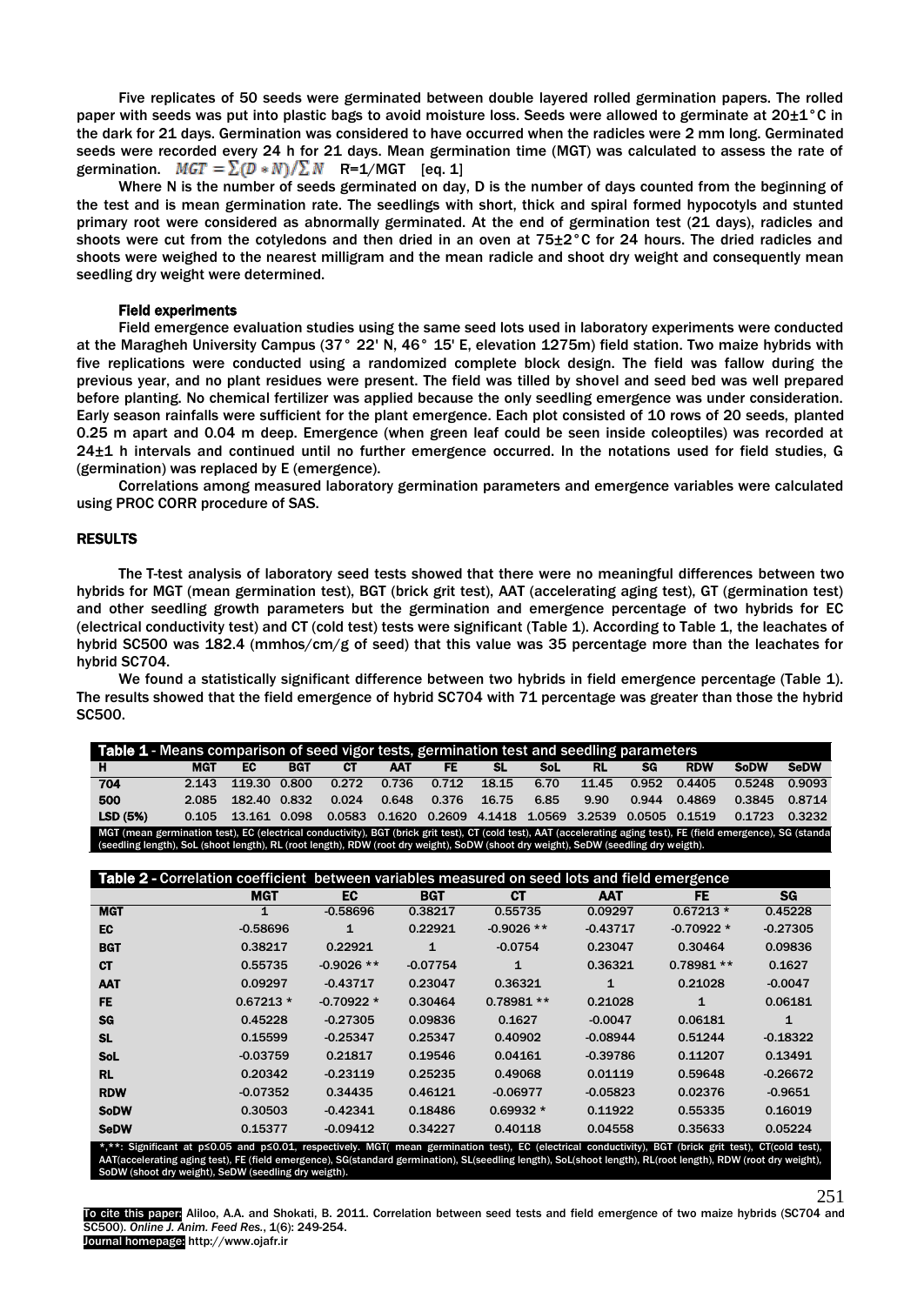The correlations among laboratory and field emergence tests are presented in Table 2. The correlations between MGT and other seed vigor tests were non-significant, But MGT test was significantly correlated (P≤0.01) with farm emergence percentage. The farm emergence percentage had significant negative correlation (P≤0.05) with EC test, but positive correlation with CT test. SG (viability percentage) had no significant correlation with farm emergence. Except for shoot dry weight that had significant positive correlation with CT test, the remaining seedling parameters were not significantly correlated to seed vigor tests and seed viability test (Table 2).

#### **DISCUSSION**

The standard germination tests were conducted under an optimal set of temperature and moisture conditions, which allowed for optimum seed germination with minimal stress (Fawad et al., 2002). However, the field emergence was measured under much more stressful conditions, which was reflected in a slower emergence and decreased crop stand (Garcia and Lasa, 1990). Therefore, reliance on the standard germination test cannot be correct to predict field emergence percentage. We found no significant correlation between the standard seed germination and field emergence (Table 1). The findings of the present study are consistent with those of Fawad et al. (2002) in subtropical corn hybrids and Tavakoli kakhki et al. (2006) in alfalfa, who found no significant correlation between the standard seed germination and field emergence. Some studies had reported strong correlations between the standard germination test and field emergence (Adebisi et al., 2003; Khan et al., 2010).

Regarding the results obtained by the cold test, among seed vigor and viability tests, cold test showed the highest significant positive correlation coefficient (0.79) with the field emergence (Table 2). Internationally, cold tests have gained wide acceptance for maize (*Zea mays* L.) and it was developed to evaluate the physiological potential of corn seeds, seeking to simulate adverse soil conditions (excessive water, low temperatures and presence of fungi in the soil) that frequently occur during the sowing season in the US Corn Belt. The efficiency of the cold test has been tested experimentally by several researchers as reported by Barros et al. (1999) and (AOSA, 2002; Damavandi et al., 2004).

Although in this study AAt and BGT tests had no significant correlations with the field emergence but there are some studies that show these tests could efficiently predict field emergence percentage. Fawad et al. (2002) reported that the accelerated aging test could detect differences among hybrids and showed the highest correlations (0.86 and 0.87, respectively) with the field emergence for the subtropical corn hybrids. Similar results have been reported for sweet corn (Wilson and Trawatha, 1991).

Significant negative correlations were found between the EC test and field emergence (Table 2). The high EC value is normally associated with the low seed quality. Ratajezak and Duczmal (1991) found that the electrical conductivity test was the best correlated with the field emergence than the other laboratory seed quality tests. Wang and Nan (2004) reported that electrical conductivity test was a good predictor of field emergence and showed a better correlation with the field emergence than the standard germination test. More ever Wilson et al. (1992) found that accelerating aging test and EC test could be used in field emergence prediction. Tavakoli kakhki et al. (2006) showed a significant correlation coefficient between EC and FE for alfalfa seed. They mentioned EC test had the highest correlation among laboratory tests with field emergence correlation coefficient. Rozrokh et al. (2002) also indicated that electrical conductivity and germination rate tests are suitable for evaluation seed vigor of chickpea (*Cicer arietinum* L.) in both laboratory and field experiments. The conductivity test correlated with the field emergence of dwarf French bean (Powell et al. 1986) and pea (Duczmal and Minicka, 1989). In cotrast, Yaklich and Kulik (1987) reported that field emergence and conductivity tests results were not consistently correlated.

One unanticipated finding was the positive correlation between MGT and FE (Table 2). Commonly there is an inverse relationship between MGT and seed germination rate [eq. 1]. ASOA (2002) considers germination rate as a good indicator of seed vigor. There are numerous studies that use seed germination rate to evaluate seed performance between non-treated and primed seeds (Farooq et al., 2006; Armin et al., 2010), but only a few studies have considered to compare germination rate of seed lot to predict the field emergence (Tavakoli et al., 2006). It is difficult to explain this result, but it might be related to differences between seed germination and seedling growth necessities. In the seed germination rate evaluation, only the time to radicle protrusion is considered as a parameter of germination rate. As a result, the use of seed germination rate in maize seeds as a vigor test might be mistaken.

#### **CONCLUSION**

When seed bed and environmental conditions are close to ideal, a field emergence will correlate well with germination and seed lot vigor is not an important factor. However, optimum field conditions are not often encountered in practice, and environmental stresses (e.g. low or high soil temperature, excess or low soil moisture) may lead to varying field performance depending on the vigor status of the seed lot. Usually, reach to entire suitable conditions for perfect seed lot performance is impossible and consequently heterogeneous emergence is the common events in the crop production. However, we need an easy method/or methods to detect the seed vigor variation. Several studies have been demonstrated that vigorous seeds generally show high stand establishment in variable field conditions. Therefore, the yield of crops that raised from high vigor seeds is high. The different

252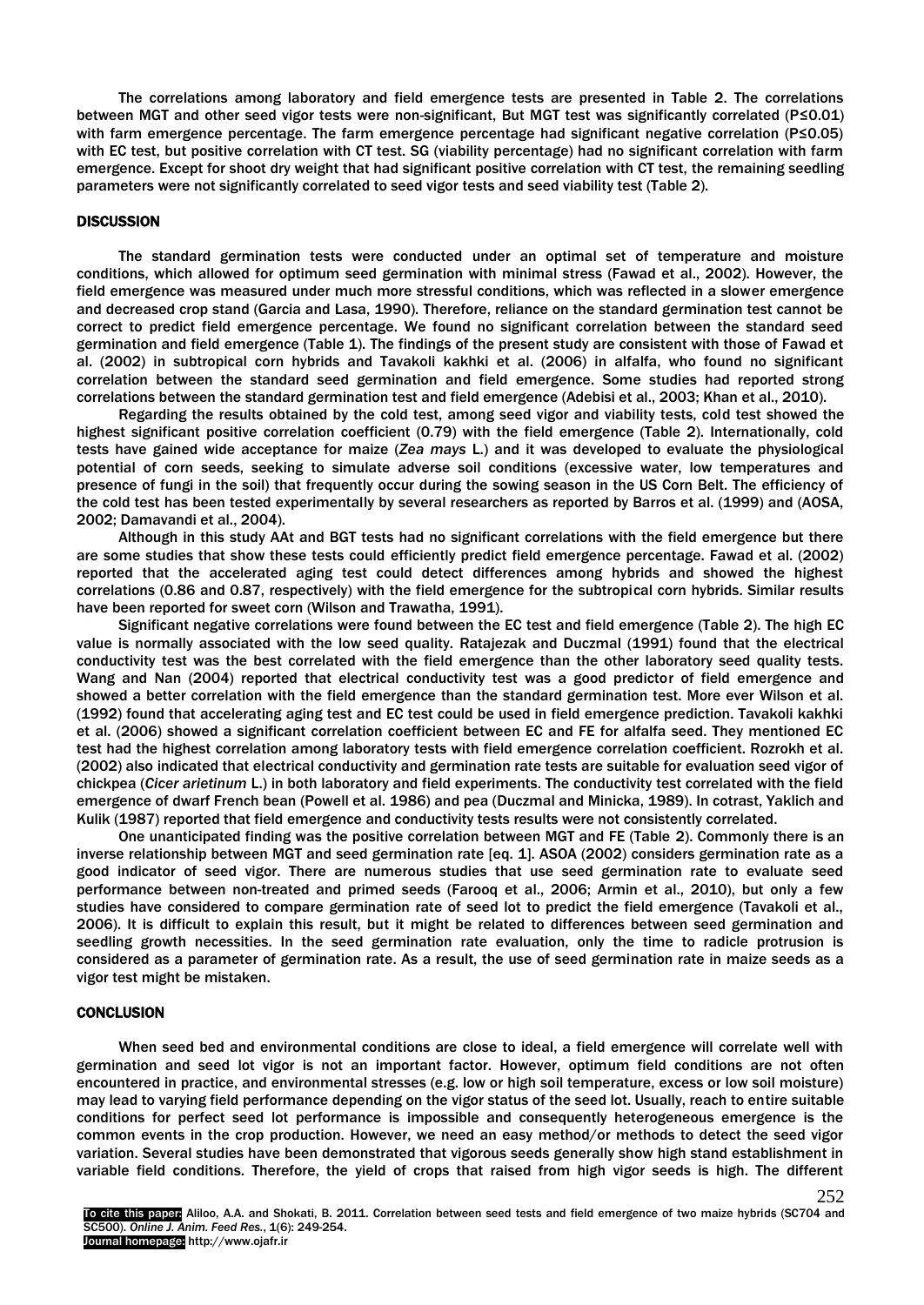performance of the tested hybrids may be related to the other aspects of seed vigor, i.e. genetic structure, possibly mechanical damage, seed filling conditions on mother plant and, etc. The results of experiments showed that conductivity test and cold test can be used to evaluate of maize seed lot performance in the field condition. As the EC test is a simple, low-cost and fast method so as a result, this test is preferable to the other seed vigor evaluating methods.

### **REFERENCES**

- Adebisi MA (2008). Relationships between seed testing traits, Field emergence and seed yield of Sesame (Sesamun Indicum L.) under different plant population environments. Asset Series A, 8: 194-204.
- Association of Official Seed Analysts (AOSA) (2009). Seed Vigor Testing Handbook. Contribution No. 32 to the Handbook on Seed Testing.
- Armin M, Asgharipour M and Razavi-Omrani M (2010). The Effect of Seed Priming on Germination and Seedling Growth of Watermelon (Citrullus Lanatus). Advances in Environmental Biology, 4: 501-505.
- Association of Official Seed Analysts (AOSA) (2002). Seed vigor testing handbook. Lincoln, 105p. (Contribution, 32).
- Barros SRB, Dias MCLL, Cicero SM and Krzyzanowski FC (1999). Cold test. chap.5, p. 1-15. In: Krzyzanowski, F.C., Vieira, R.D., França Neto, J.B., eds. Seed vigor: concepts and tests. ABRATES, Londrina, PR, Brazil. (in Portuguese).
- Damavandi A, Latifi N and Dashtban AR (2008). Evaluation of seed vigour tests and it's field efficiency in Forage Sorghum (Sorghum bicolor L.). Journal of Agricultural Science and Natural Resource, 14: 1-7.
- Duczmal KW and Minicka L (1989). Further studies on pea seed quality and seedling emergence in the field. Acta Horticulturae, 253: 239–246.
- Elias SG and Copeland LO (1997). Evaluation of seed vigor tests for canola. Seed Technology, 19: 78-87.
- FAO (2010). FAOSTAT. Food and Agriculture organization of the united nations, Rome, Italy.
- Farooq M, Shahzad MA, Basra H and Tariq M (2006). Germination and Early Seedling Growth As Affected By Pre- Sowing Ethanol Seed Treatments In Fine Rice. International Journal of Agriculture and Biology, 8: 19-22.
- Fawad SS, Clarence EW and Edgar RC (2002). Seed Vigor Testing of Subtropical Corn Hybrids. Research Report, 23: 1-5.
- Garcia A and Lasa JM (1990). Seed vigour tests for predicting field emergence of maize under severe conditions. An. Aula Dei, 19: 279-291.
- Ghassemi-Golezani K, Aliloo AA, Valizadeh M and Moghaddam M (2008). Effects of different priming techniques on seed invigoration and seedling establishment of Lentil (lens culinaris Medik). Journal of Food, Agriculture and Environment, 6: 222-226.
- Guzobenli H (2010). Seed vigor of maize grown on the contaminated soil by cadmium. Asian journal of plant sciences, 9: 168-171.
- Hempton JG and Tekrony DM (1995). Handbook of vigour test methods, 3rd edition, International Seed Testing Association.
- Hussain I (2009). Genetics of drought tolerance in Maize (Zea mays L.). A thesis submitted in partial fulfilment of the requirements for the degree of PhD. Department of plant breeding and Genetics University of agriculture, Faisalabad, Pakistan.
- International Seed Testing Association (ISTA) (1987). Handbook of Vigor Test Methods. 2nd ed., International Seed Testing Association, Zurich, Switzerlan.
- Khan AM, Shah P, Mohd F, Khan H, Perveen AS, Nigar S, Khalil SK and Zubair M (2010). Vigor tests used to rank seed lot quality and predict field emergence in wheat. [Pakistan Journal of Botany,](http://www.pakbs.org/pjbot/pjhtmls/contents.html) 42: 3147- 3155.
- Leeks CRF (2006). Determining seed vigour in selected Brassica species, Master thesis, Lincoln University.
- Maiti RK and carrillogutierrez, MDEJ (1989). Effect of plating depth on seedling emergence and vigor in sorghum (sorghum bicolor L.). Seed science and technology, 17: 83-90.
- McDonald MB (2000). Seed priming. In Seed technology and its biological Basis, Eds., Black, M and J.D. Bewley. Sheffield Academic Press. England, Pp 287-325.
- Miloević M, Vujaković M and Karagić Đ (2010). Vigour tests as indicators of seed viability. Genetika, 42: 103- 118.
- Munamava MR, Goggi AS and Pollak L (2004). Seed Quality of Maize Inbred Lines with Different Composition and Genetic Backgrounds. Crop Science, 44: 542–548.
- Panobianco M, Vieira RD and Perecin D (2007). Electrical conductivity as an indicator of pea seed aging of stored at different temperatures. Scientia Agricola, 64: 119-124,
- Powell AA, Oliveira ADM and Matthews S (1986). Seed vigour cultivars of dwarf French bean (Phaseolis vulgaris). Journal of Agricultural Science, 106:419–425.